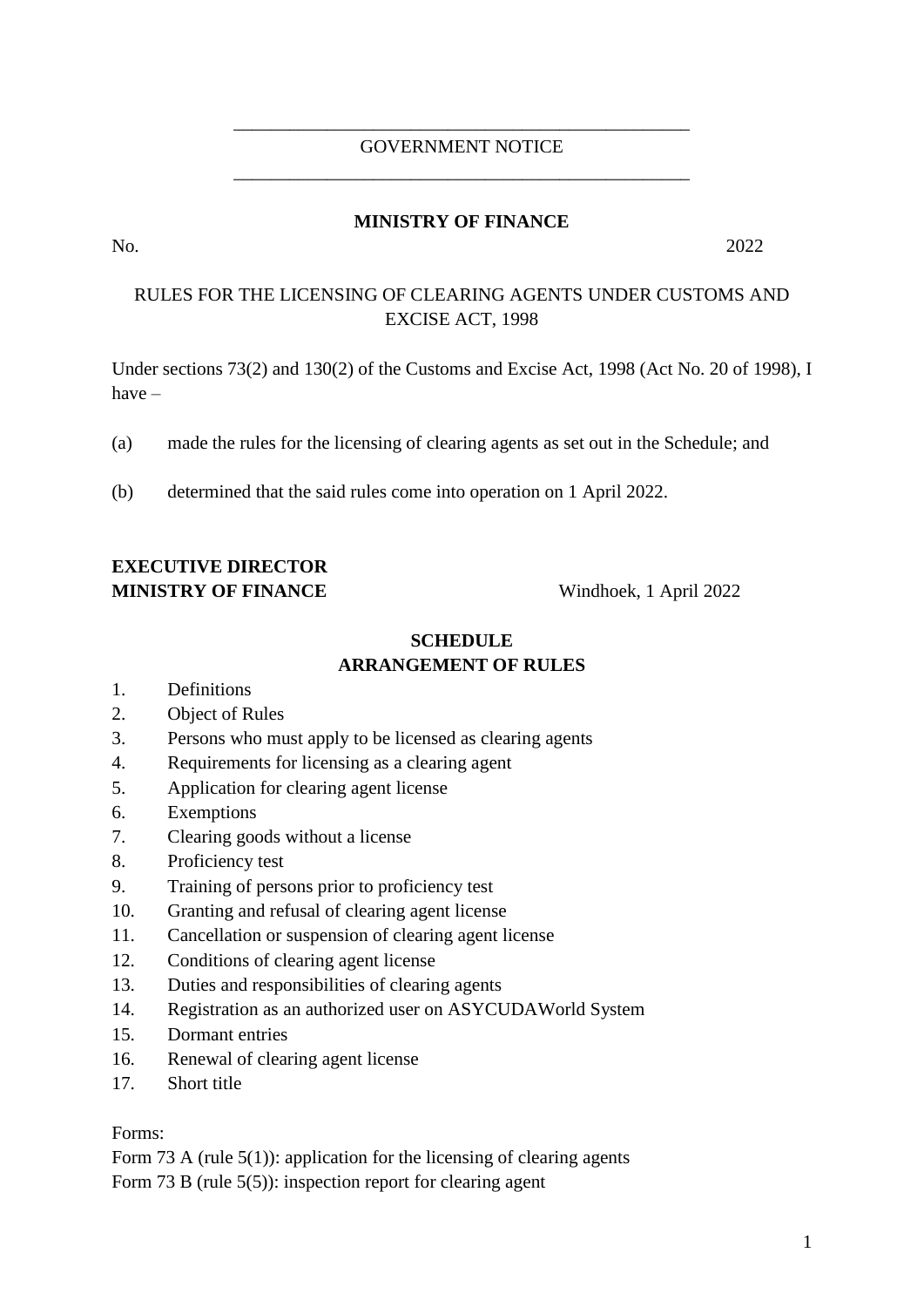Form 73 C (rule 8(2) and 9(2)): application for to undertake proficiency test and / or to undergo training Form 73 D (rule 10(2)): clearing agent license

Form 73 E (rule 13(1)©): clearing and forwarding instruction form

Form 73 F (rule 14(1)): ASYCUDAWorld registration form

Form 73 G (rule 15(2)): application for renewal of clearing agent license

### **Definitions**

**1.** In these Rules, unless the context otherwise indicates, a word or expression to which a meaning has been assigned in the Customs and Excise Act, 1998 has that meaning and –

"Act" means the Customs and Excise Act, 1998 (Act No. 20 of 1998);

"assessed declaration" means a declaration submitted electronically on any version of the ASYCUDA World System for acceptance to the Namibia Revenue Agency in which the declarant acknowledges the payable duties indicated as correct and exact;

"ASYCUDA World System" means the Automated System for Customs Data (ASYCUDA) System which is a computerized customs management system which handles manifest and customs declarations, accounting procedures, transit & suspense procedures and generate trade data that can be used for statistical economic analysis;

"banking institution" means a banking institution defined in section 1 of the Banking Institutions Act, 1998 (Act No. 2 of 1998);

"Business Intellectual Property Authority" means the Business and Intellectual Property Authority established in terms of section 3 of the Business and Intellectual Property Authority Act, 2016 (Act No. 8 of 2016),

"clearing agent" means a person licensed by the Commissioner of the Namibia Revenue Agency in terms of these Rules, for the purpose of section 40 of the Act, to make an entry or to deliver a bill of entry relating to any goods, for reward, on behalf of any importer or exporter of goods;

"clearing clerk" means a natural person who underwent the training referred to in rule 9 and./or who attained a seventy (70) per cent grade or higher in the proficiency test referred to in rule 8 and who is given the responsibility to act on behalf of a licensed clearing agent;

"Commissioner" means the Commissioner appointed in terms of section 18 of the Namibia Revenue Agency Act, 2017 (Act No. 12 of 2017);

"Dormant entry" means a declaration registered on various versions of the ASYCUDA World System but which is not assessed or to an assessed declaration which is not yet paid;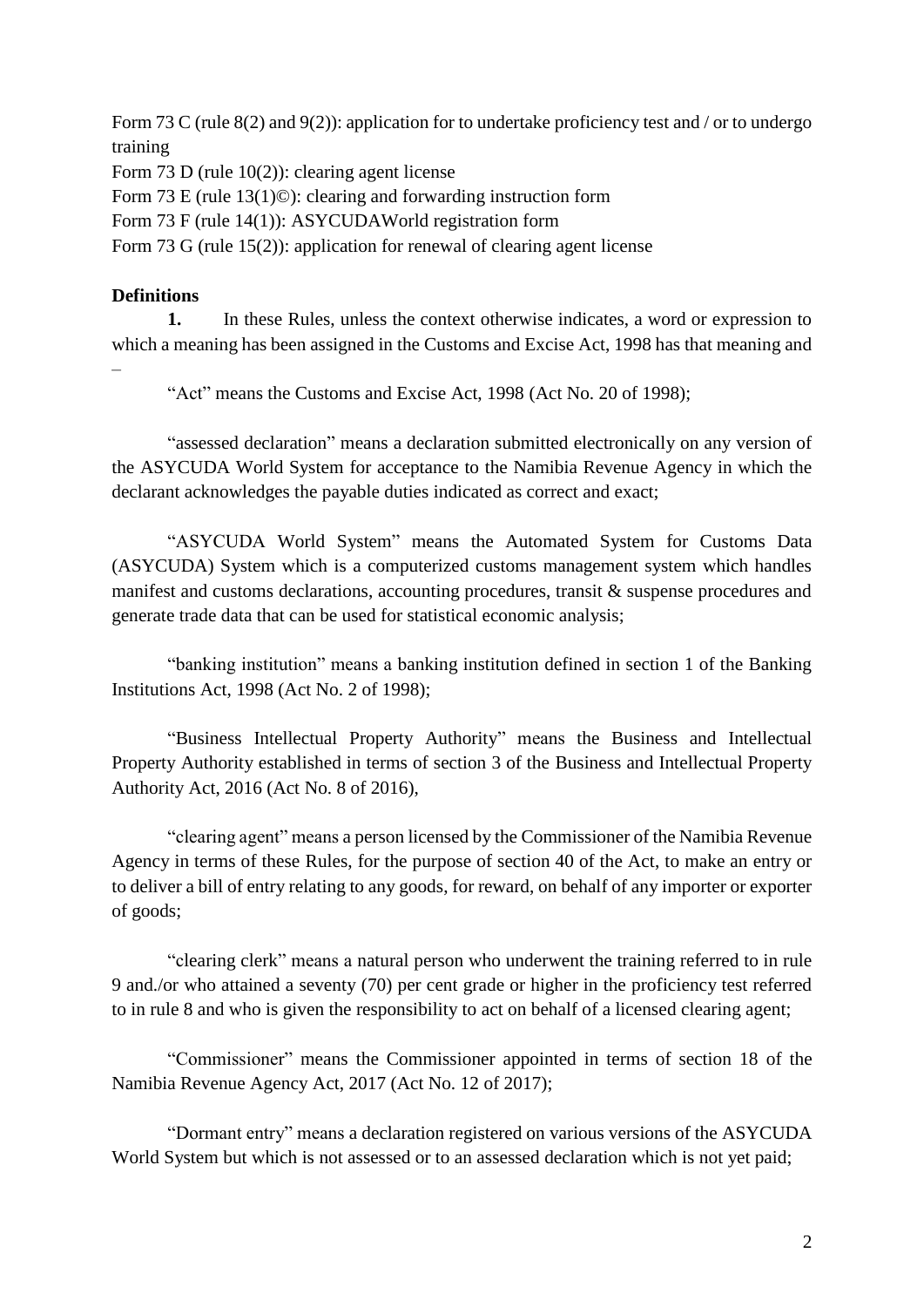"Financial Intelligence Centre" means the national centre established under section 7 of the Financial Intelligence Act, 2012 (Act No. 13 of 2012);

"Minister" means the Minister of Finance;

"Registered declaration" means a declaration registered on the different versions of the ASYCUDA World System but which is not yet assessed";

"rules" means the rules for the licensing of clearing agents under the Customs and Excise Act, 1998; and

"Social Security Commission" means the Social Security Commission established by section 3 of the Social Security Commission Act, 1994 (Act No. 34 of 1994)

### **Object of Rules**

**2.** The object of the rules is to provide a consolidated framework to guide the licensing of clearing agents in accordance with the provisions of section 73 of the Act.

#### **Persons who must apply to be licensed as clearing agents**

**3.** (1) Any person who, for the purpose of section 40 of the Act, makes an entry or delivers a bill of entry relating to any goods for reward on behalf of any importer or exporter of goods, must apply to the Commissioner to be licensed as a clearing agent under section 73 of the Act.

(2) Subject to rule 4, the person referred to in subrule (1) may be  $a -$ 

(a) natural person who is a citizen or a permanent resident of Namibia or has a fixed business premises in Namibia;

(b) a juristic person with a fixed business premises in Namibia; or

(c) a delegated officer in an executive position of an organ of State.

(3) Subsidiaries or associated companies of juristic persons must be licensed separately from the parent or holding company.

### **Requirements for licensing as a clearing agent**

**4.** (1) To be licensed in terms of section 73 of the Act and of these Rules, any person referred to in rule 3 must –

(a) submit an application on the prescribed form in rule 5;

(b) subject to rule 15(2), furnish security in the form of a guarantee from a banking institution in the amount of N\$20 000.00 or any other amount up to N\$150 000.00 which the Commissioner may require as security;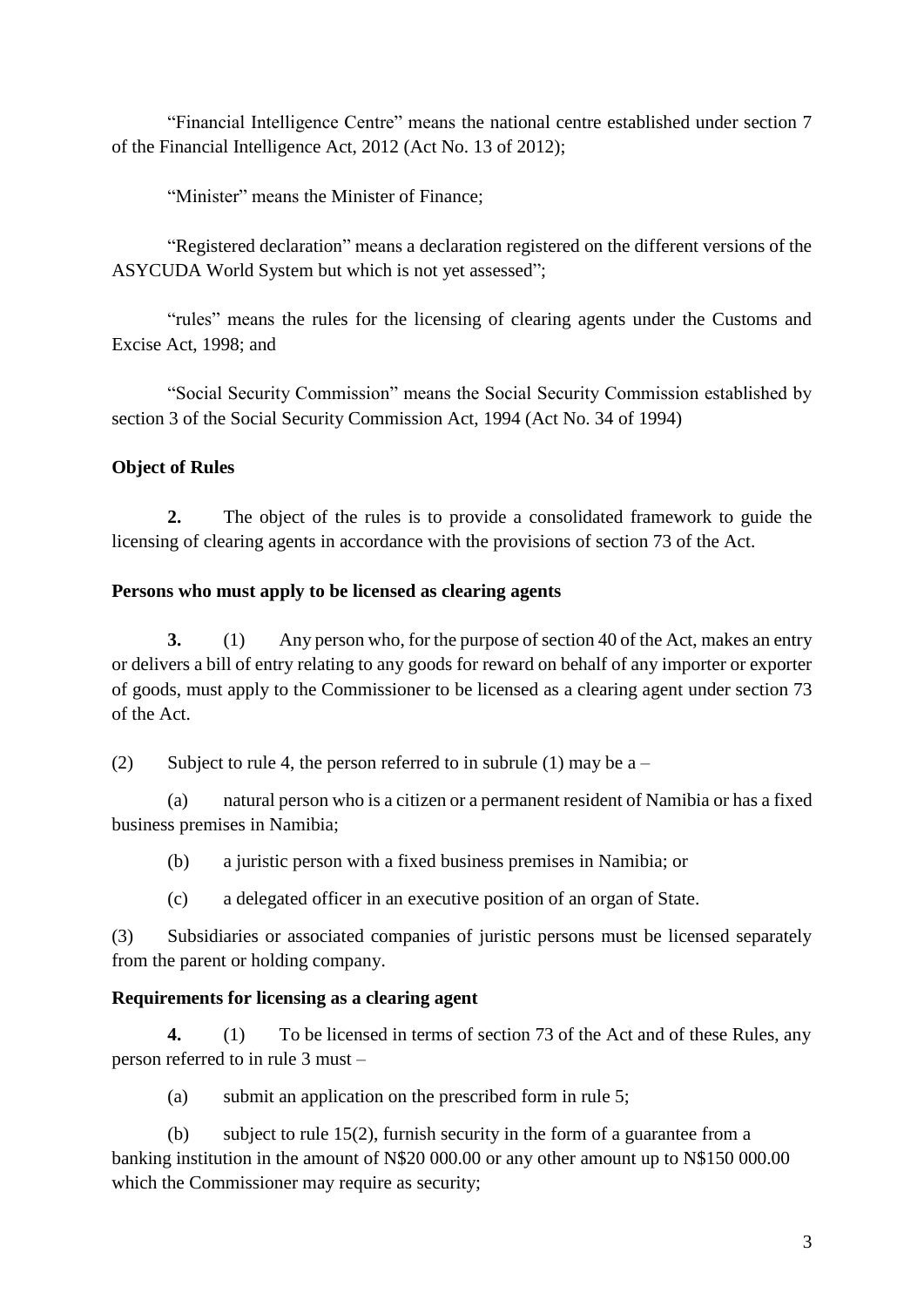(c) provide proof of registration with the Business Intellectual Property Authority;

(d) provide proof of registration with the Financial Intelligence Centre;

(e) submit a certified copy of a certificate of fitness issued by a municipality or local authority in the area in which the person intends to conduct clearance business;

(f) subject to rule 5, provide proof a fixed business premises in Namibia in the form of a latest municipal bill or a lease agreement, where applicable, with access to facilities such as a computer and email;

(g) submit certificates of good standing from the Namibia Revenue Agency and the Social Security Commission, where applicable;

(h) subject to rule 9, submit a certificate for the successful completion of the training referred to in rule 9; and

(i) subject to rule 8, submit a certificate for the successful completion of the proficiency test referred to in rule 8 in which the person attained a seventy (70) per cent grade or higher.

(3) In addition to the above, natural persons referred to in rule  $3(2)(a)$  must also provide certified copies of a valid certificate of Conduct issued by the Namibian Police Force.

(4) In order to comply with the requirements under subrules(2) (h) and (i), juristic persons referred to in rule  $3(2)(b)$  must have at least one natural person who –

(a) successfully completed the training referred to in rule 9;

(b) passed the proficiency test referred to in rule 8 with a seventy (70) per cent grade or higher; and

(c) has a valid a certificate of Conduct issued by the Namibian Police Force.

## **Application for clearing agent license**

**5.** (1) The application for the licensing of a clearing agent shall be made on form 73 A and accompanied by the following –

(a) certified copies of the identity/passport documents of the natural person or natural person(s) of the juristic person referred to in rule 4(3);

(b) a non-refundable application fee of N\$1500.00; and

(c) proof of the applicant's authority to apply for licensing as a clearing agent.

(2) Any natural person referred to in rule 4(3) and who is duly authorised in writing by the juristic person referred to in rule 3(2)(b) may submit an application on behalf of a juristic person for licensing as a clearing agent under these Rules.

(3) The application form in subrule (1) must be fully completed and submitted in duplicate to the Commissioner through the relevant Principal Customs and Excise officer at the point of entry or exit where the applicant intends to do business.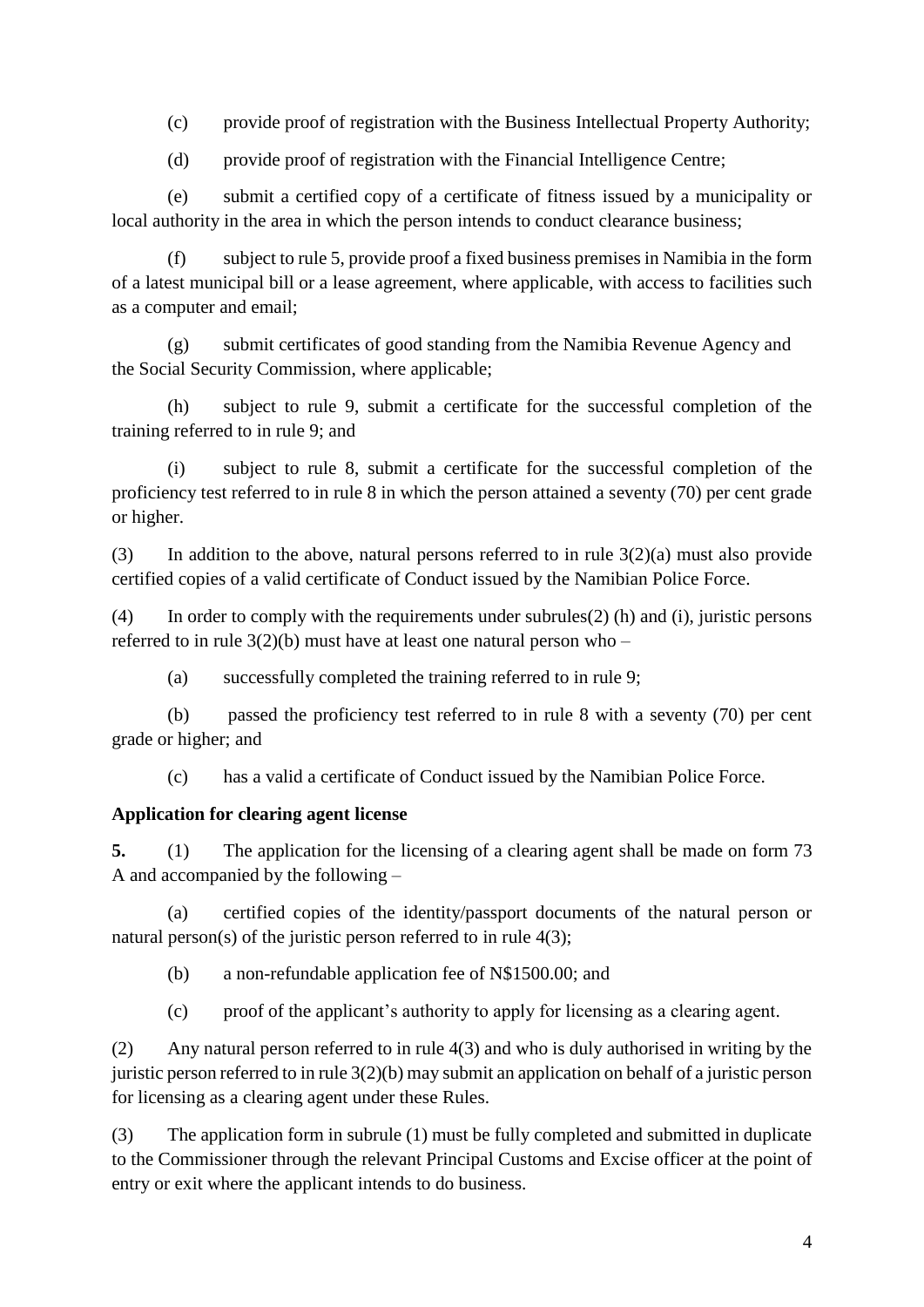(4) Whenever an application is submitted under this rule, the Namibia Revenue Agency must conduct an inspection of the fixed business premises referred to in rule 4 to verify that the person referred to in rule 3 has –

(a) (soft or hard) copies of the International Convention on the Harmonized Commodity Description and Coding System;

(b) (soft or hard) copies of the applicable Harmonised System Customs Tariff Book; and

(c) a place to keep records for 5 years in terms of section 112 of the Act.

(5) The Namibia Revenue Agency must issue an inspection report corresponding to form 73 B after the inspection in subrule (5) has been conducted to enable the Commissioner to grant or refuse an application for the licensing of a clearing agent in terms of rule 10.

# **Exemptions:**

**6.** (1) Any person who clear goods solely for their own account and not on behalf of another importer or exporter is not required to be licensed under these Rules.

(2) Notwithstanding subrule (1), any person referred to in subrule (1) must be registered as a Direct Trader Input in order to obtain access to the ASYCUDA World System.

# **Clearing goods without a license**

**7.** Any person who makes an entry or delivers a bill of entry relating to any goods for reward on behalf of any importer or exporter of goods without a license issued under these rules shall be subject to the penalties imposed under section 90 of the Act.

# **Proficiency test**

**8.** (1) Subject to rule 5, any person applying for licensing as a clearing agent must register for the proficiency test announced bi-annually by the Commissioner and attain a pass of seventy (70) per cent grade or higher.

(2) The application to complete the proficiency test referred to in subrule (1) must be made on form 73 C and accompanied by a fee of N\$500-00 per person.

(3) The proficiency test shall be conducted bi-annually during January and July every calendar year;

(4) The Commissioner must publish a notice announcing the date(s), time and place(s) for the conduct of the proficiency test at least one (1) month prior to the date indicated in the notice.

(5) Written notice of the results of the proficiency test taken under this rule must be provided to each person referred to in subrule (1) within fourteen (14) working days from the date of writing.

(6) Persons who fail to attain a seventy (70) per cent grade or higher will be allowed to take the proficiency test after every six months.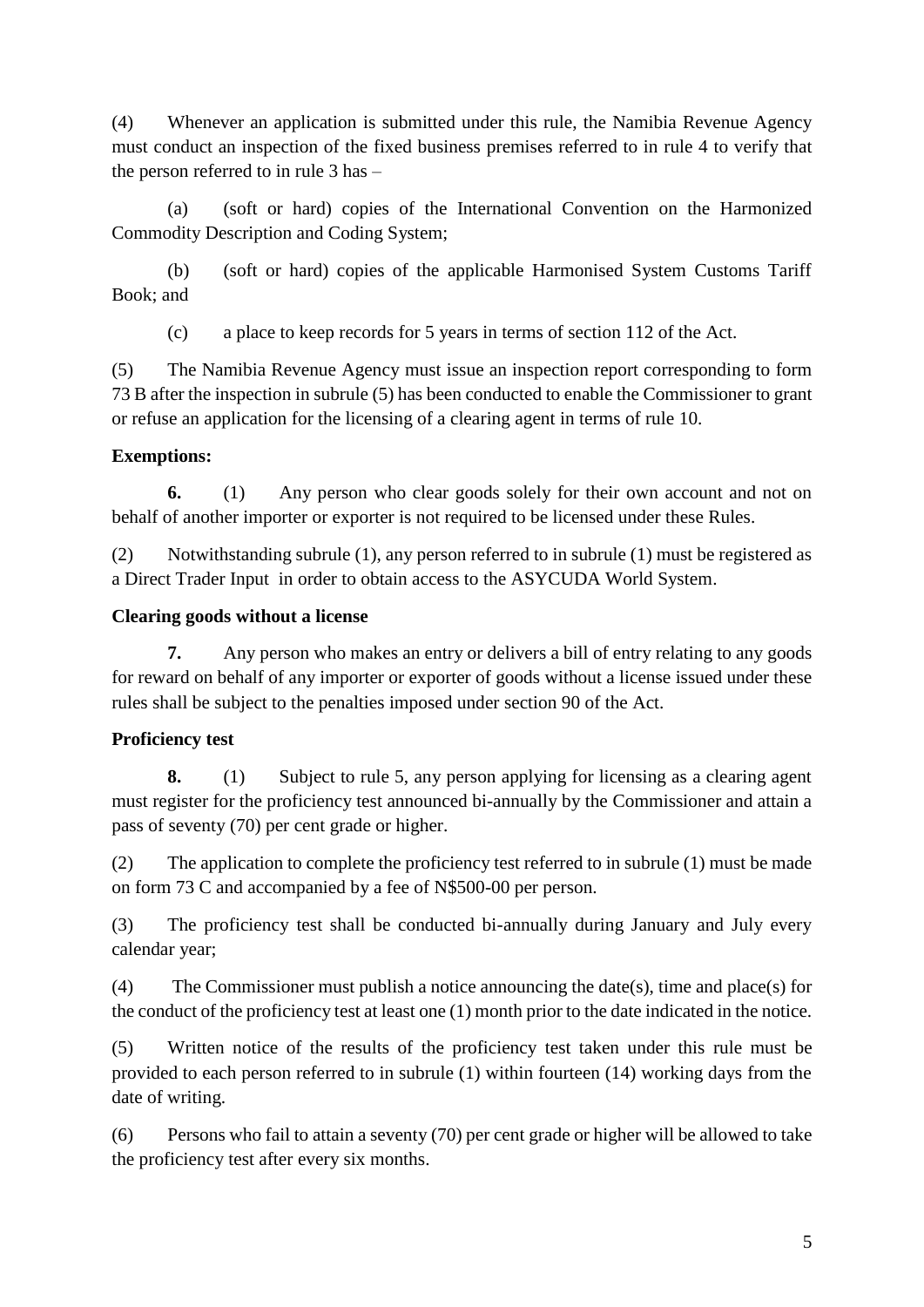(7) The proficiency test referred to in subrule (1) shall not be a requirement for the renewal of a clearing agent license under rule 16.

(8) Any person referred to in rule 3 who passed the competency test conducted during March / April 2021 and attained a seventy (70) per cent grade or higher, shall, for the purpose of this rule, be deemed to have passed the proficiency test and shall not be required to complete the proficiency under this rule.

# **Training of persons prior to proficiency test**

**9.** (1) The Namibia Revenue Agency must provide training to persons applying for licensing as a clearing agent under these Rules.

(2) The application for training referred to in subrule (1) must be made on form 73 C and accompanied by a fee of N\$500-00 per person.

(3) The training of persons applying for licensing as a clearing agent under these Rules must be followed by the proficiency test referred to in rule 8.

(4) Notwithstanding subparagraph (1) above, he training referred to in subrule (1) may be provided by the Namibia Revenue on request by clearing agents at a fee of N\$500-00 per person.

(5) The Namibia Revenue Agency must publish a notice announcing the dates, time and place(s) for the training of persons referred to in this rule, at least one (1) month prior to the date indicated in the notice.

(6) The training of persons applying for licensing as a clearing agent under this rule shall not be a requirement for the renewal of a clearing agent license under rule 15.

## **Granting or refusal of clearing agent license**

**10.** (1) The [Commissioner](https://namiblii.org/akn/na/act/1998/20/eng%402021-04-16#defn-term-Commissioner) shall consider an application for the licensing of a clearing agent submitted in terms of rule 5 and may, subject to this rule –

(a) refuse to issue the clearing agent licence; or

(b) grant the clearing agent licence; or

(c) grant the clearing agent licence subject to such conditions set out in these Rules; or

(d) refer the application back to the applicant with a request for further particulars relating to the application as the [Commissioner](https://namiblii.org/akn/na/act/1998/20/eng%402021-04-16#defn-term-Commissioner) may deem necessary.

(2) If the Commissioner is satisfied that the person referred to in rule 3 has met the requirements stipulated in rule 4 and that such person has submitted an application in terms of rule 5, then he or she must issue a clearing agent license in the form corresponding to form 73 D of these Rules.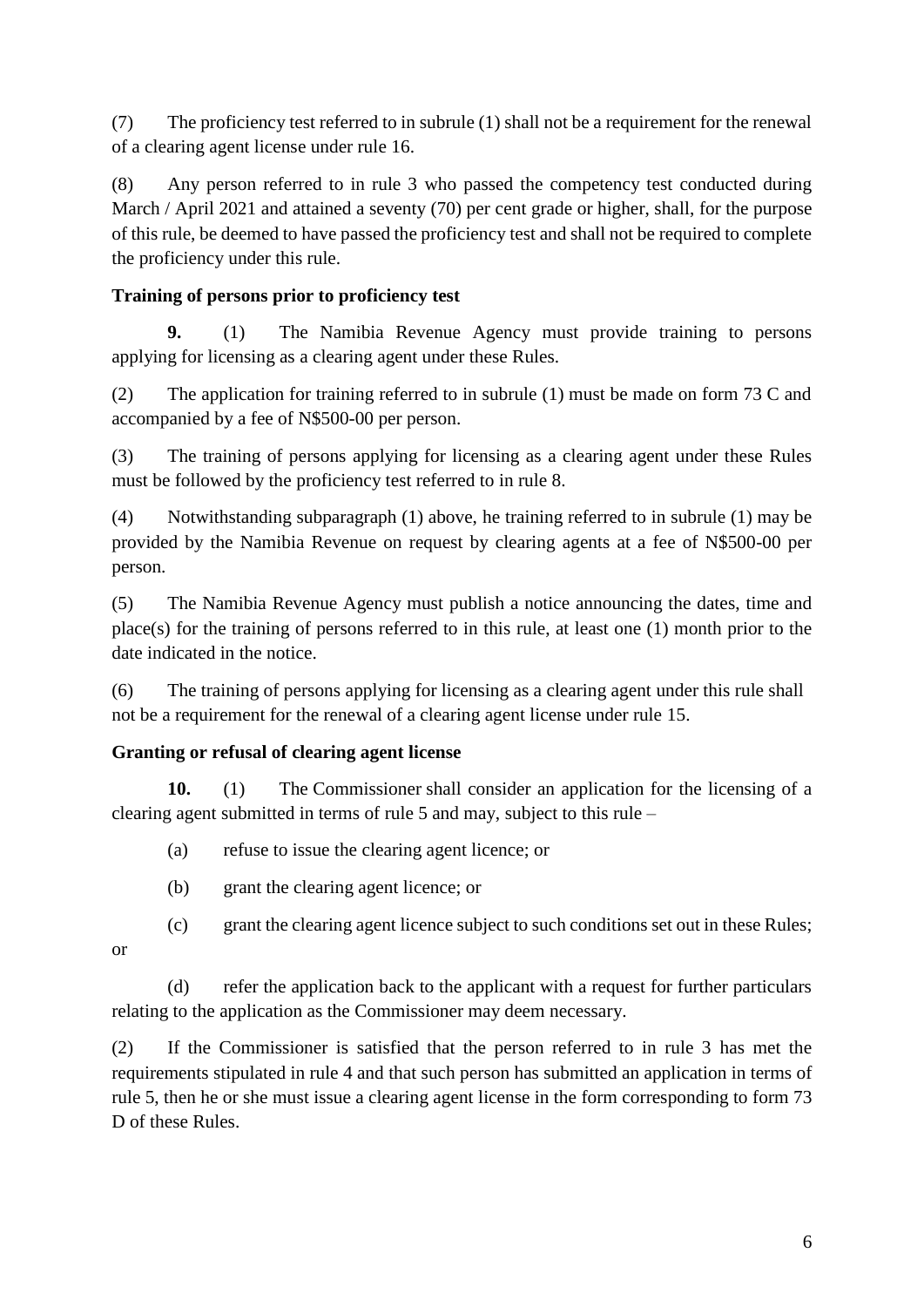(3) The clearing agent license issued under subrule (2) must indicate the declarant code and be issued to the clearing agent within four (4) weeks from the date of the application referred to in rule 5 at a fee of N\$100 stipulated in item 835 of Schedule 8 to the Act.

### **Refusal, cancellation or suspension of clearing agent license**

**11.** (1) The Commissioner may, but subject to an appeal to the Minister, refuse any application for the licensing of a clearing agent or any application for the renewal of an existing clearing agent license, or may cancel or suspend a clearing agent license for a specified period, if the person referred to in rule 3 or the clearing agent, as the case may be –

(a) has failed to comply with the requirements stipulated in rule 4; or

(b) has provided any false or misleading information in the application for the licensing of a clearing agent or any supporting document submitted under these Rules;

- (c) has omitted to state any facts material to the consideration of the application;
- (d) has contravened or failed to comply with any provision of this Act;
- (e) has been convicted of an offence under this Act;
- (f) has been convicted of any offence of which dishonesty is an element;
- (g) is declared insolvent by the High Court;
- (h) in the case of a natural person, becomes deceased;
- (i) if a surety requests for the cancellation of a guarantee lodged under rule 4;

(j) has accumulated outstanding liabilities exceeding the amount of security provided for a period of 30 days;

(k) has failed to provide 70 per cent security of the outstanding liability for a period of 30 days and/or to clear dormant entries in terms of the periods stipulated in rule 15;

(l) has not engaged in any activity for a period of at least one (1) year preceding the date of the application for renewal of his/her license; or

(m) has failed to notify the Namibia Revenue Agency of any changes under rule 12.

(2) The refusal, cancellation or suspension by the Commissioner under subrule (4) and the grounds on which such refusal, cancellation or suspension is based shall be communicated to the person submitting the application under rule 5 or to the clearing agent, as the case may be, within a period of four (4) weeks from the date of such determination.

(3) When the renewal of an existing clearing agent license is refused, cancelled or suspended under this rule, the Commissioner may allow the affected person to continue to clear or acquit any assessed or registered declarations prior to the suspension or cancellation date.

(4) An appeal contemplated in subrule (4) shall be noted within a period of 30 days from the date of the Commissioner's decision under subrule (6).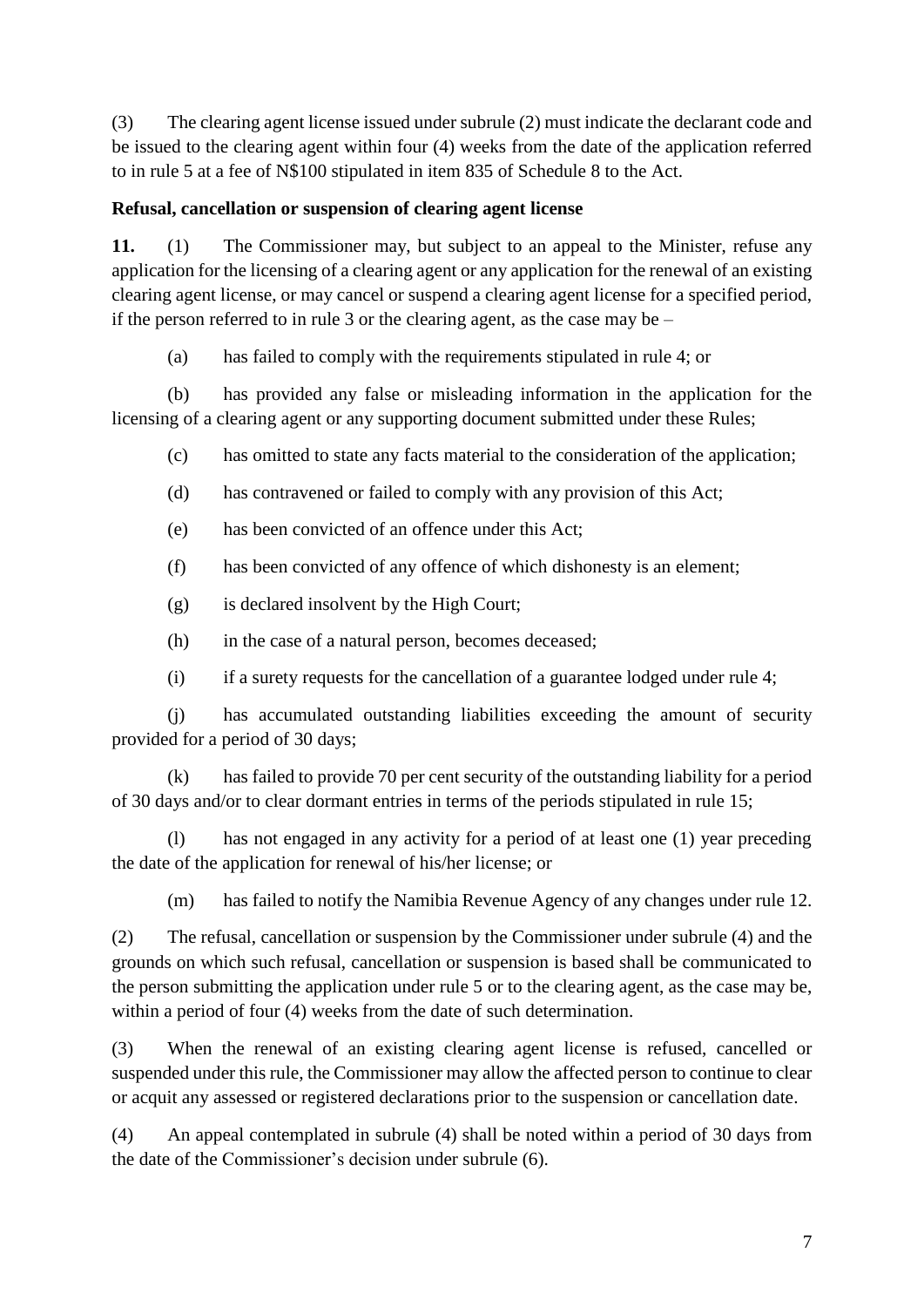(5) Where an appeal with the Minister is lodged under subrule (7), then the refusal, cancellation or suspension of the clearing agent license will be delayed pending the Minister's decision.

(6) If a clearing agent license is refused, cancelled or suspended and there is no appeal against that cancellation or suspension within the prescribed time limit in subrule (7) or if such appeal has been made and dismissed, then the Commissioner may publish a notice of the cancellation or suspension on the Namibia Revenue Agency website.

(7) Nothing in these Rules prohibits any person from approaching a court of competent jurisdiction to appeal or review any decision of the Commissioner or Minister taken under these Rules.

(8) The above grounds also apply to any clearing clerk of a clearing agent and to natural persons of juristic persons referred to rule 4(2).

## **Conditions of clearing agent license**

**12.** (1) Subject to subrule (2), a clearing agent license issued under these Rules remains valid for the period of 1 January – 31 December each calendar year specified in Schedule 8 to the Act.

(2) The validity of a clearing agent license may be extended until the finalization of an application for renewal if the application is submitted as contemplated in subrule (1).

(3) The clearing agent license issued under these Rules is not transferrable.

(4) The Commissioner may impose further conditions on a clearing agent relating to –

(a) the protection of potential tax revenue on goods imported, stored, handled, transported or in any way dealt with, managed or controlled by the clearing agent;

(b) the inspection of such goods by Customs Officers;

(c) assistance that the clearing agent must provide to the Namibia Revenue Agency in respect of detained or seized goods;

(d) the manner, form, nature or amount of security required; or

(e) compliance with this Act in relation to such goods.

## **Duties and responsibilities of clearing agents**

**13.** (1) Clearing agents must –

(a) for the duration of the clearing agent license, transact business as a clearing agent at such fixed business premises.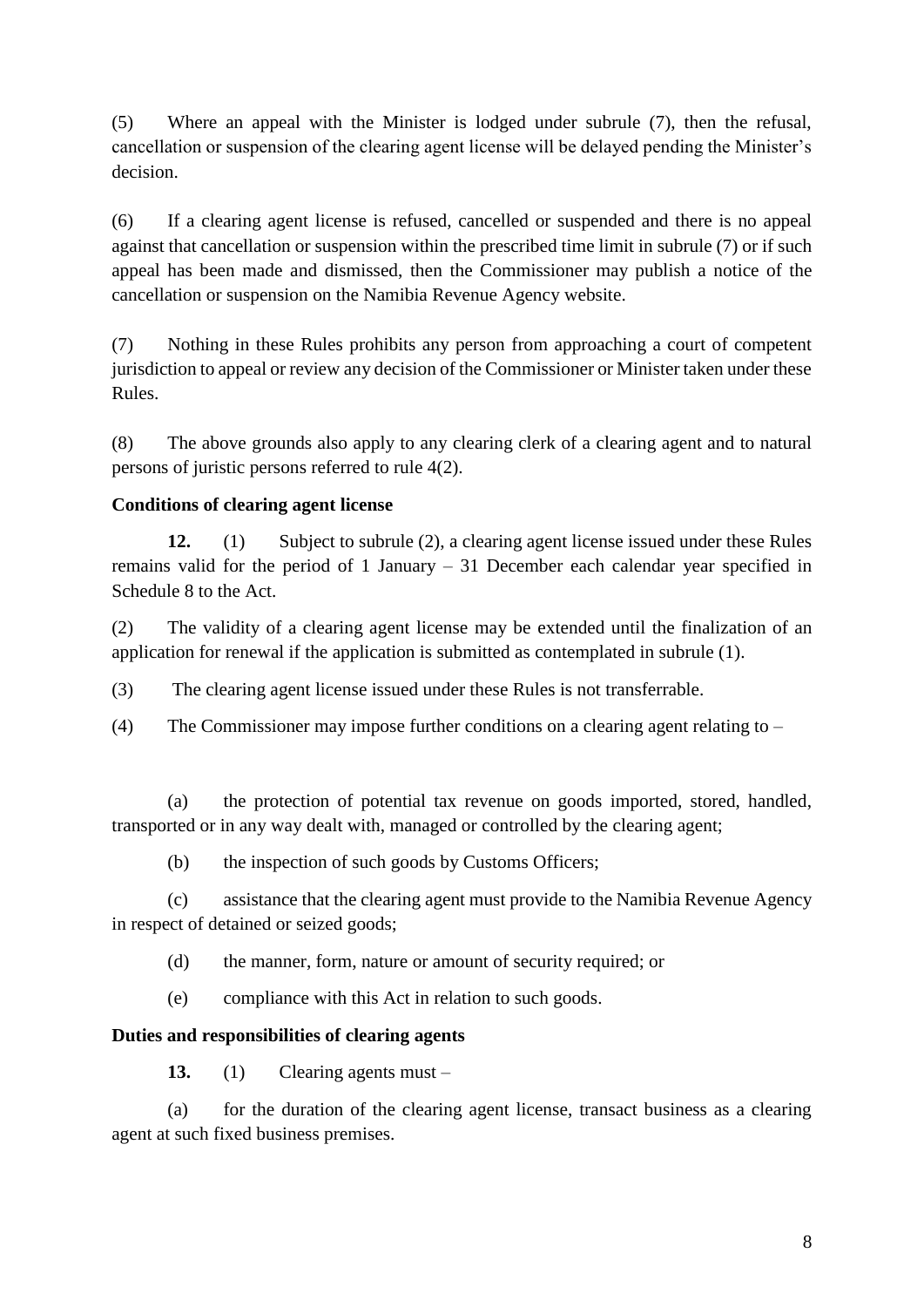(b) indicate the declarant code as the reference number on all official correspondence with the Namibia Revenue Agency;

(c) ensure that a signed clearing and forwarding instruction form corresponding to form 73 E is submitted to the Department of Customs and Excise in respect each transaction under the Act made on behalf of any importer or exporter;

(d) ensure that the clearing clerks given the responsibility of carrying out clearance business on its behalf are natural persons who have undergone the training referred to in rule 9 and passed the proficiency test referred to in rule 8;

(e) keep and maintain records for a period of five years as stipulated in section 112 of the Act and must make any documents available when so requested;

(f) must not accumulate liabilities or dormant entries exceeding the amount of security provided within a period of 30 days;

(g) take any reasonable steps to safeguard any goods under his or her control; and

(h) comply with any condition issued by the Commissioner under rule.

(2) Clearing agents must immediately notify the Namibia Revenue Agency in writing of any change –

- (a) in the address of a fixed business premises;
- (b) the legal status of the business; and
- (c) in the employment or any other status of clearing clerks, where relevant.

(3) Clearing agents operating under Dry Ports are limited to enter and clear goods originating from and destined to their respective countries.

(4) The provisions of rule 11 apply to any clearing agent who fails to comply with the duties and responsibilities stipulated in this rule.

### **Registration as an authorized user on ASYCUDA World System**

**14.** (1) Once a clearing agent license is obtained, each clearing agent must complete and submit form 73 E to obtain access to the ASYCUDA World System and attach the following –

(a) the declarant code issued by the Namibia Revenue Agency upon successful granting of a clearing agent license;

(b) certificate(s) of successfully completing the training referred to in rule 9;

(c) certificates of successfully passing the proficiency test referred to in rule 8 with a seventy (70) per cent grade or higher; and

(d) certified copies of the national identity or passport documents of clearing clerks.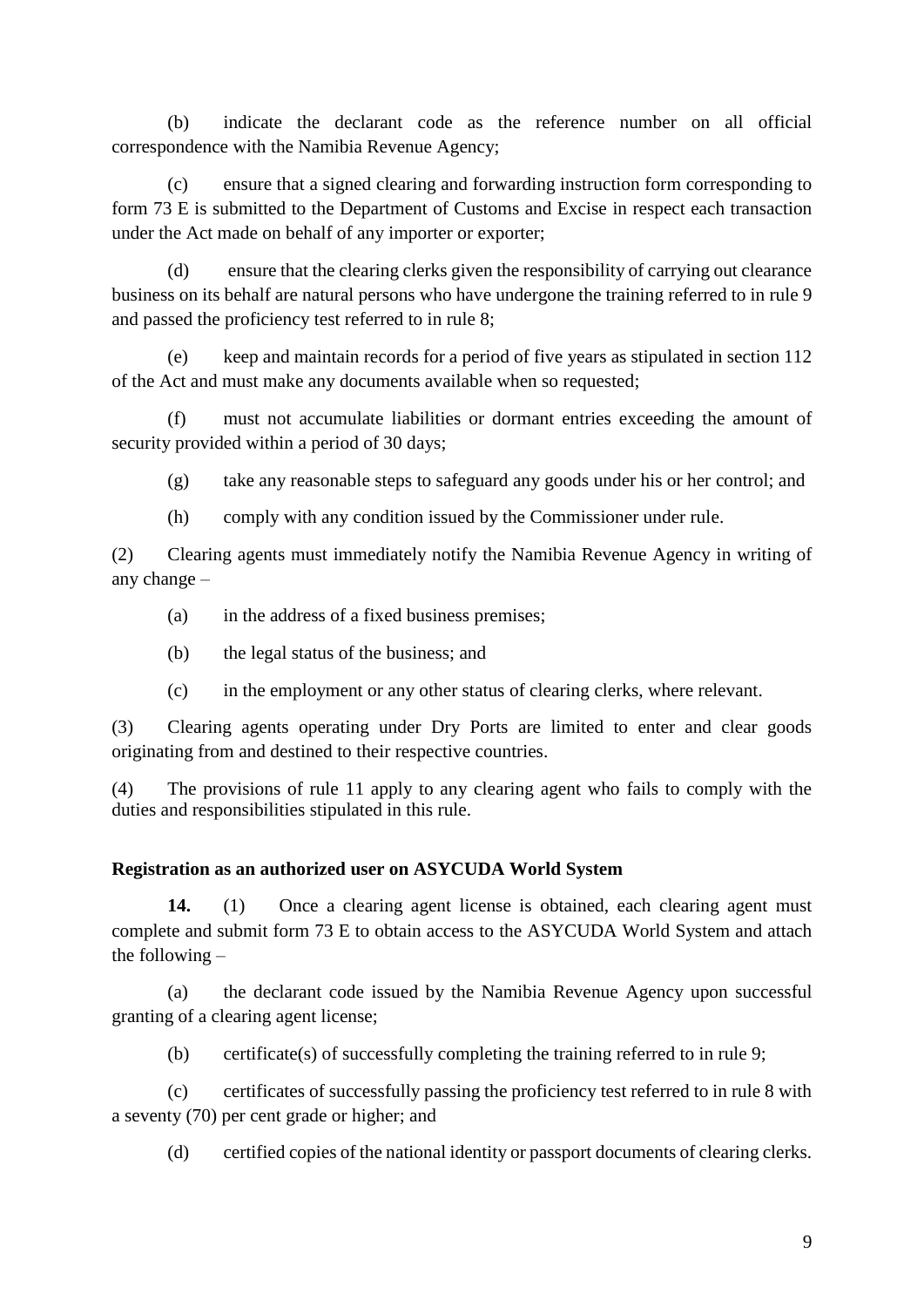(2) Once the application in subrule (1) is received, user login details to access the ASYCUDA World System will be issued to the clearing agent.

(3) To ensure minimal errors and the accumulation of dormant entries on the ASYCUDA World System, clearing agents must ensure that the user login details issued under subrule (2) are not used by persons who did not successfully complete the training referred to in rule 9 or who did not pass the proficiency test referred to in rule 8 with a seventy (70) per cent grade or higher.

(4) Declarations registered on the ASYCUDA World System must be finalized within seven (7) days.

(5) Liability for the payment of duties arises from the moment of registration on the ASYCUDA World System.

(5) Clearing agents are allowed to amend or cancel registered declarations on the ASYCUDA World System without paying the N\$50-00 post entry amendment or cancellation fee.

(6) Subject to rule 15, a clearing agent must request the relevant Principal Customs and Excise Officer to amend or to cancel an assessed declaration on the ASYCUDA World System against the payment of a N\$50-00 post entry amendment or cancellation fee.

(7) When a declaration is filed in advance of the arrival of the goods and is found to be based on incorrect information from the carrier, shipper or due to unforeseen circumstances, then the Principal Customs and Excise Officer may permit that declaration to be cancelled.

(8) The failure to renew a clearing agent license under rule 16 will result in the suspension or cancellation of the access granted to the ASYCUDA World System.

# **Dormant Entries**

**15.** (1) The liabilities of a clearing agent should not exceed the amount of security provided within a period of 30 days.

(2) Notwithstanding subrule  $(1)$  and rule  $4(1)(b)$ , clearing agents who are licensed on the basis of completing the proficiency test referred to in rule 8(8) with a seventy (70) per cent grade or higher and who have dormant entries, shall be required to furnish seventy (70) per cent security that is equivalent to the outstanding liability.

(3) Once the security under subrule (2) is lodged, clearing agents referred to in subrule (2) are required to clear or settle outstanding liabilities in accordance with the periods stipulated below:

| <b>Number of dormant entries:</b> | <b>Period to clear dormant entries:</b> |
|-----------------------------------|-----------------------------------------|
| 100                               | $0 - 3$ months                          |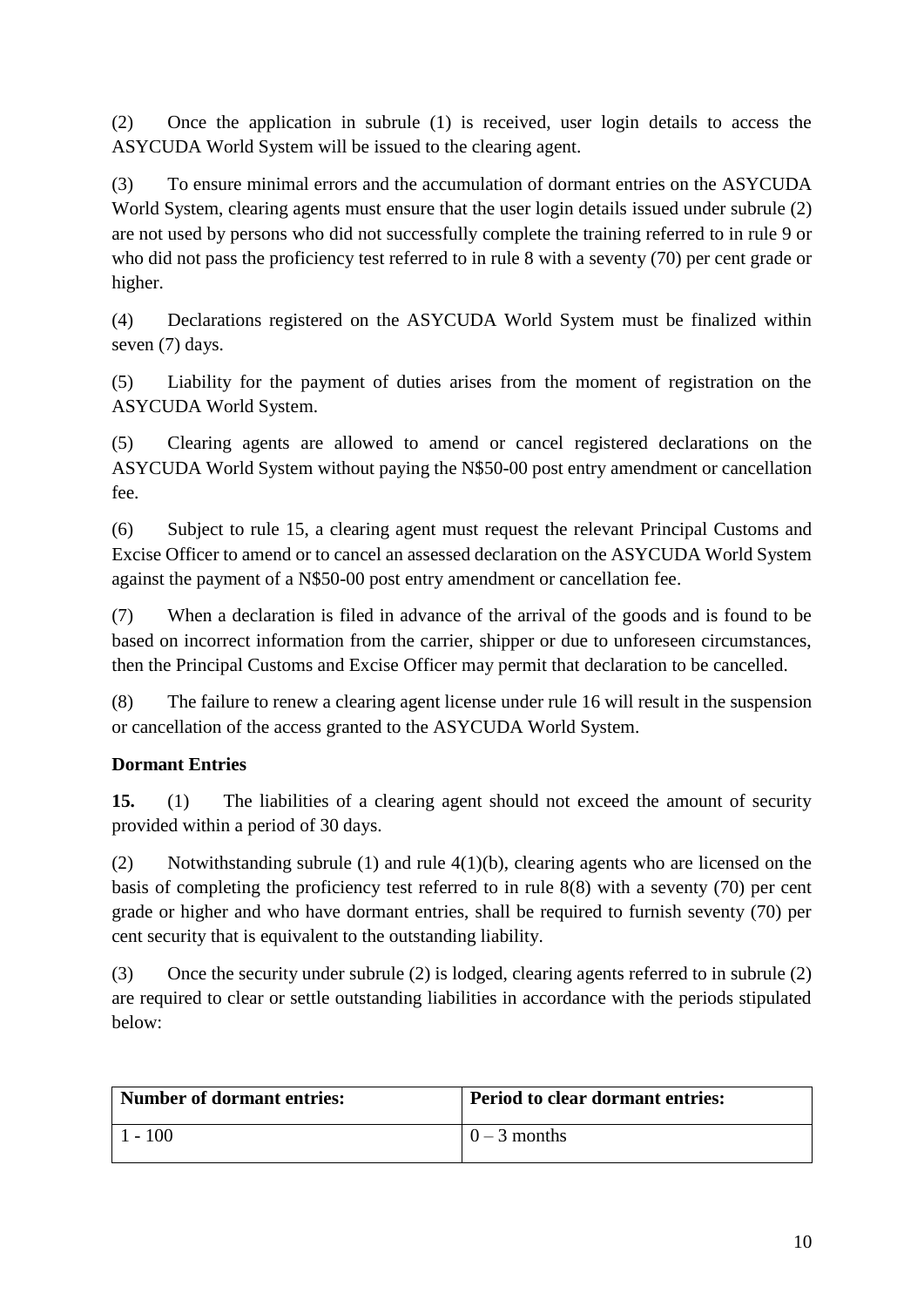| $101 - 300$     | $0 - 5$ months  |
|-----------------|-----------------|
| $301 - 600$     | $0 - 7$ months  |
| $601 - 1000$    | $0 - 10$ months |
| 1001 and higher | $0-12$ months   |

(4) To support the clearance of dormant entries in subrule (3) above, the provision of transport documents, such as the invoices prescribed by regulation, the shipper's statement of expenses incurred by the shipper, a copy of the confirmation of sale or other contract of purchase and sale, the importer's written clearing instructions, and other documents relating to the goods as the Customs may require listed under section  $41(1)(c)$  of the Customs and Excise Act, 1998 is waived for dormant entries older than five years, provided the importer confirms and undertakes in writing that they imported the consignment and is willing to pay the taxes and duties due.

(5) Failure to comply with the periods stipulated under subrule (3) will result in the cancellation or suspension of the clearing agent license.

## **Renewal of clearing agent license**

**16.** (1) A clearing agent must within the validity period of a clearing agent license referred to in rule 12 apply for the renewal of a clearing agent license by completing form 73 F.

(2) The application for the renewal of a clearing agent license shall be made on form 73 G and submitted in duplicate to the Commissioner through the relevant Principal Customs and Excise officer at the point of entry or exit where the applicant intends to do business.

(3) The application referred to in subrule (2) must be accompanied by  $-$ 

(a) certificate(s) of clearing clerks who successfully underwent the training referred to in rule 9 and attained a seventy (70) per cent grade or higher in the proficiency test referred to in rule 9; and

(b) certified copies of the national identity or passport documents of the clearing clerks referred to in subrule (a);

(c) a renewal fee in the amount to N\$100.00 per annum.

(4) If a clearing agent does not submit an application for renewal within the validity period contemplated in subrule (1), then the clearing agent licence expires as set out in Schedule 8 to the Act.

(5) The application for the renewal of a clearing agent license may be refused under the conditions stipulated in rule 11.

## **Short title**